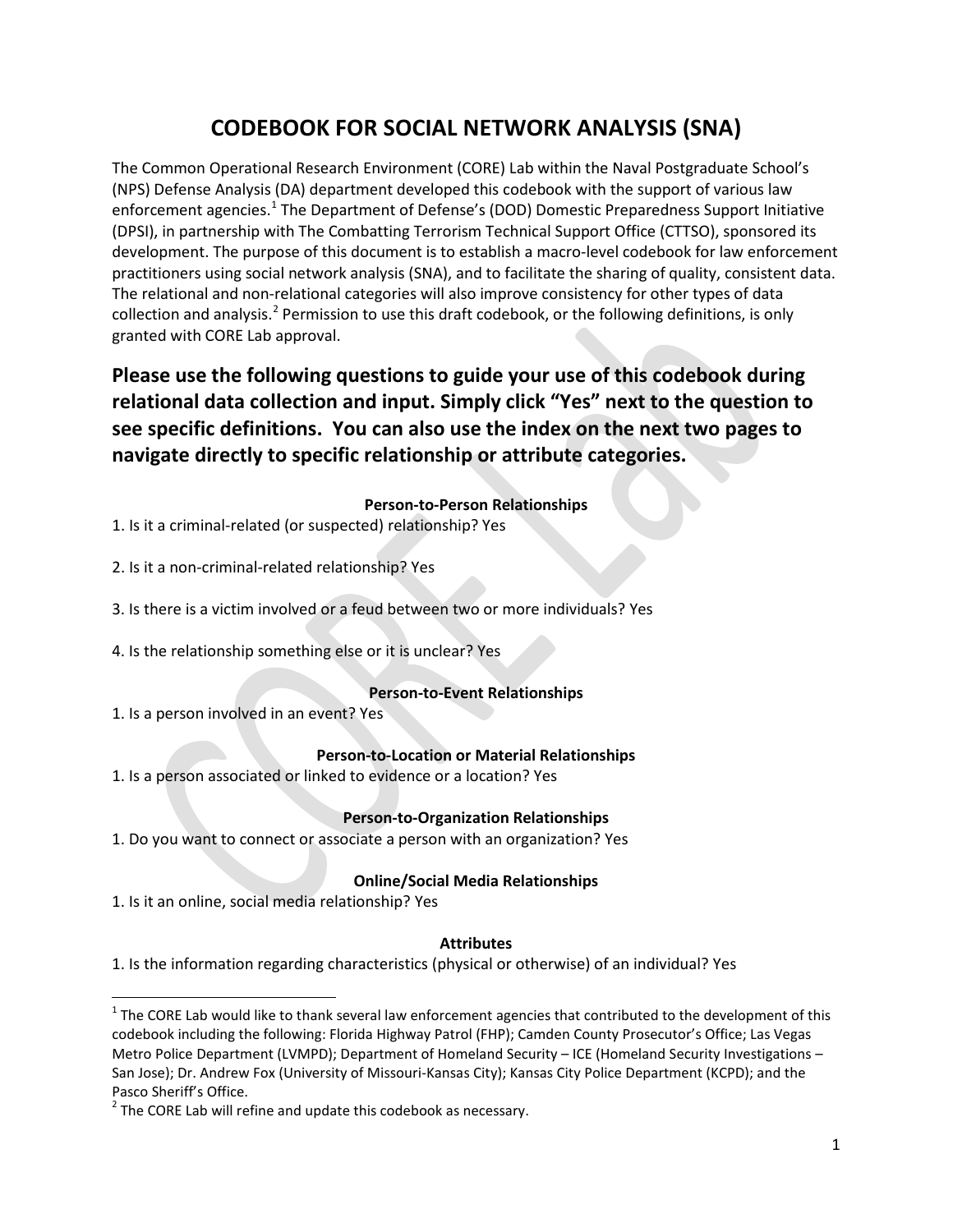#### **Index**

#### **Person-to-Person Relationships**

#### *Person-to-Person (Criminal-Related)*

- 1. Cellmate of
- 2. Communication
- 3. Criminal Associate of
- 4. Friendship
- 5. Financial
- 6. Recruiter of
- 7. [Superior-Subordinate Relations \(Criminal\)](#page-3-0)

#### *Person-to-Person (Non-Criminal-Related)*

- 1. Classmates
- 2. Communication
- 3. Friendship
- 4. Financial
- 5. Familial
- 6. Romance
- 7. [Superior-Subordinate Relations \(Non-Criminal\)](#page-4-0)

*[Person-to-Person \(Negative Relationships\)](#page-5-0)*

- 1. Indentured to
- 2. Victim/Offender
- 3. Violent Feud with

#### *[Person-to-Person \(Vague or Uncertain\)](#page-5-0)*

1. Non-Criminal Associates

#### **Person-to-Event Relationships**

- 1. Criminal Event
- 2. [Non-Criminal Event](#page-5-0)

#### **Person-to-Location or Material Relationships**

- 1. Evidence
- 2. [Residence](#page-6-0)

#### **Person-to-Organization Relationships**

- 1. [Affiliation with](#page-6-0) *Illegitimate* Organizations
- 2. Affiliation with *Legitimate* Organizations

#### **Online/Social Media Relationships**

- 1. Social Media Connection
- 2. [Social Media Communication](#page-6-0)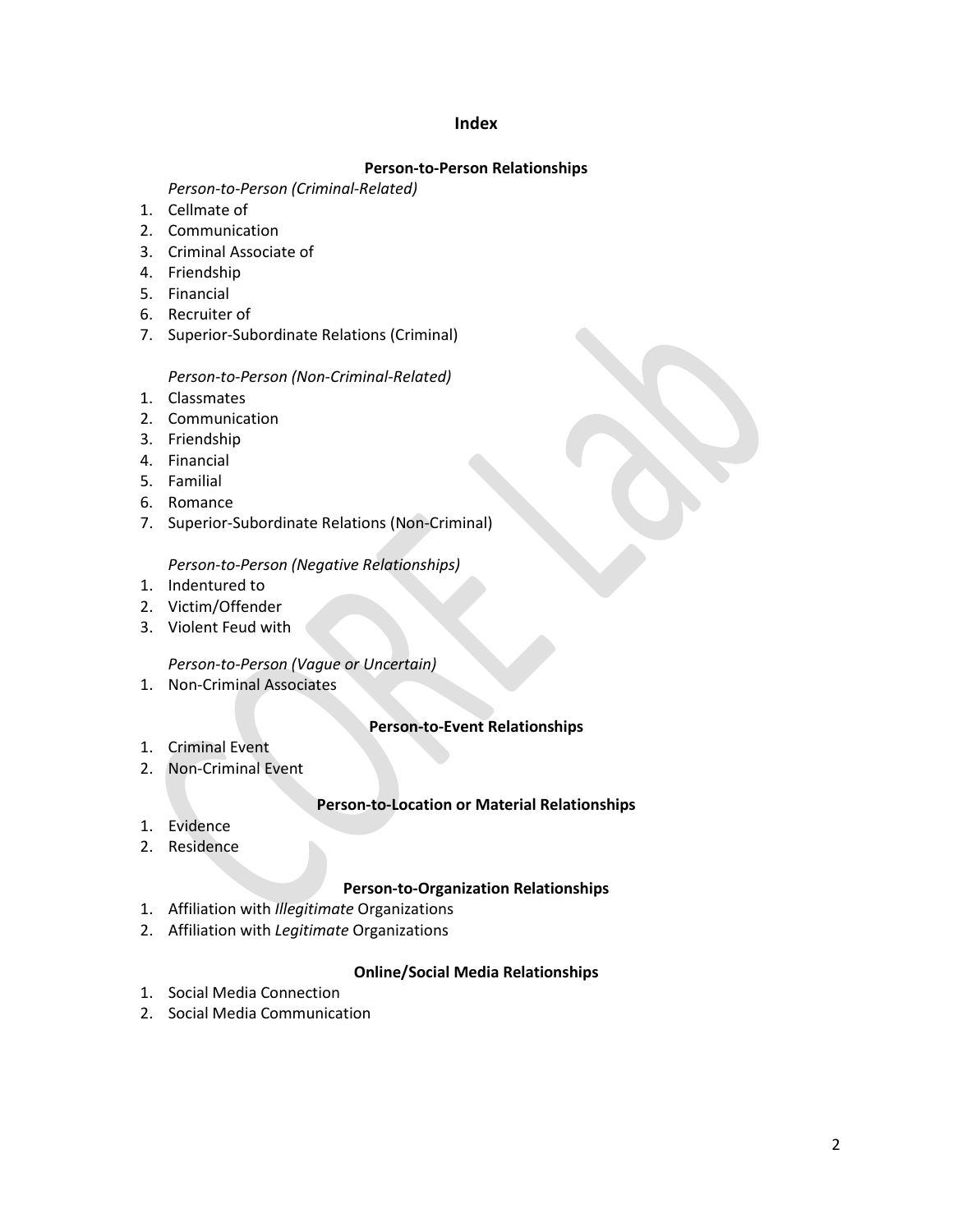#### **Attributes**

- 1. Affiliation with *Illegitimate* Organizations
- 2. Affiliation with *Legitimate* Organizations
- 3. Address (Current)
- 4. [Also Known As \(AKA/Alias\)](#page-7-0)
- 5. Citizenship Status
- 6. Crime Type
- 7. [Drug/Substance Abuse](#page-8-0)
- 8. Race/Ethnicity
- 9. Homelessness
- 10. Ideology/ Belief
- 11. Informant Status
- 12. Locations
- 13. [Scars, Marks, Tattoos, and Oddities \(SMTOs\)](#page-9-0)
- 14. Medical/Psychological Conditions
- 15. Occupation
- 16. Prior Arrest
- 17. Probation or Parole
- 18. Role
- 19. Runaway
- 20. Skills (Technological)
- 21. Skills (Non-Technological)
- 22. Status
- 23. Social Media Accounts
- 24. [Types of Currency](#page-10-0)
- 25. Warrant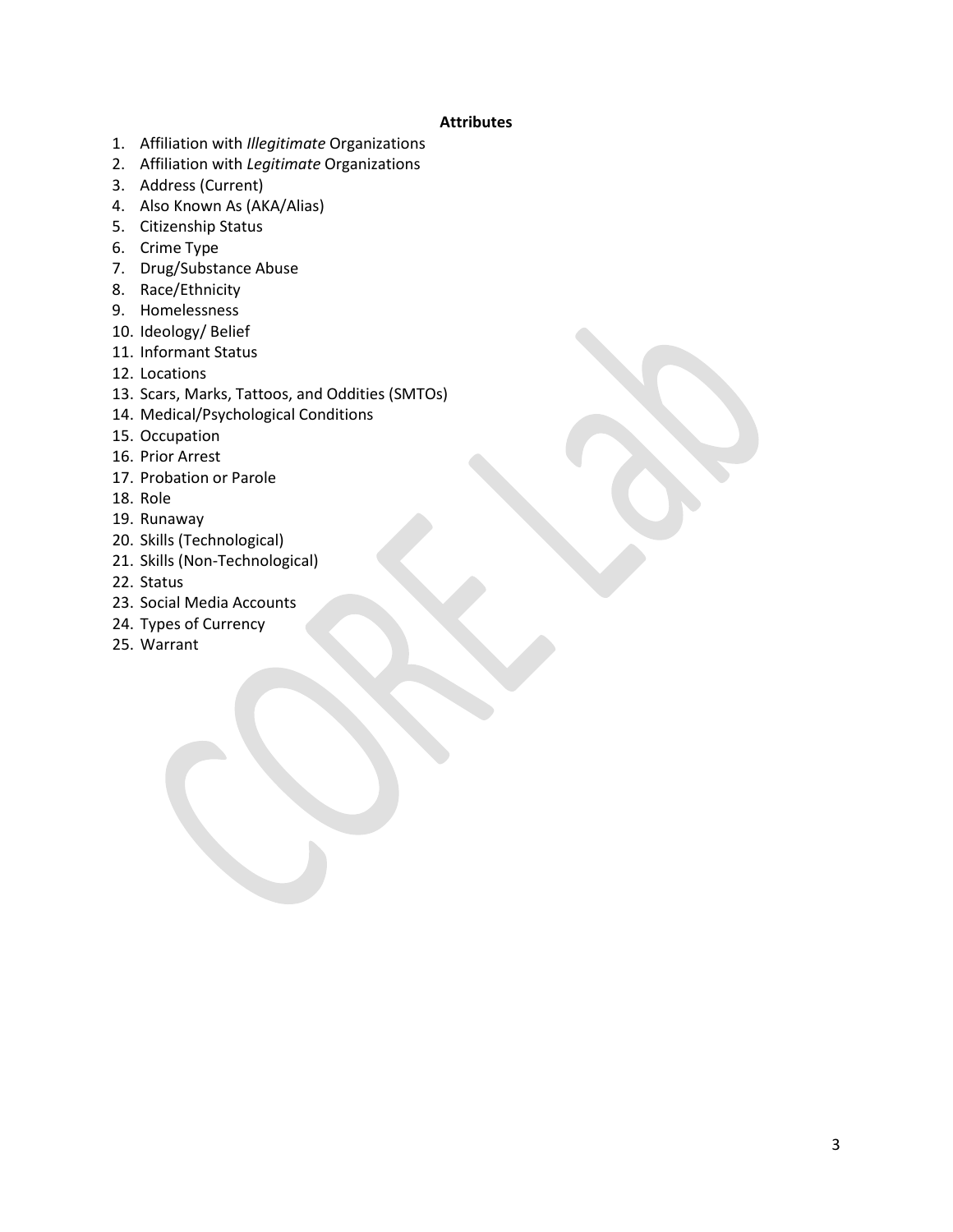# **Section 1: Relationships**

<span id="page-3-0"></span>This section outlines and defines relationships between nodes or actors. The majority of the relationships are defined for analyses at the individual-level; however, users should follow the same definitions for analyses at the organizational-level (i.e., organization-to-organization ties). Also note this section states the direction (or lack of direction) and the mode of each relationship type (i.e., onemode/person-to-person, or two-mode (person-to-organization, person-to-event, person-to-evidence, etc.).

## **Person-to-Person (i.e., One-Mode) Criminal (or Suspected) Relationship Categories**

- 1. **Cellmate of** (person-to-person) Defined as a relationship in which two or more individuals are incarcerated or detained with one another regardless of the nature of their crimes.
- 2. **Communication** (person-to-person) Defined as direct, in-person relaying of messages or information between individuals or through some sort of medium, such as a cellular telephone or email. This option does not include interactions between two or more individuals on social media (click [here f](#page-6-0)or social media-based relations).
- 3. **Criminal Associate of** (person-to-person) Defined as two individuals who directly collaborate, assist, or participate with each other in illicit activities, including offline and online criminal actions, such as sharing substances and/or transferring illegal material (e.g., child pornography). Co-arrest data would indicate this type of relationship.
- 4. **Friendship** (person-to-person) Defined as two individuals who are *explicitly* stated as friends, or who are explicitly known as trusted confidants, in reports or in intelligence documentation. Instances of self-identifiable familial relationships in which two or more people consider themselves family, but who are not related by blood, marriage, or adoption, is also considered an example of this type of relationship.
- 5. **Financial** (person-to-person) Defined as two actors, in reporting or intelligence, who are explicitly stated as transferring funds between one another for any purpose, legal or illegal. This relationship, however, does NOT include normal employer-employee compensation.
- 6. **Recruiter of** (person-to-person) Defined as contact between two individuals for the purpose of enlisting new members for criminal-related activities.
- 7. **Superior-Subordinate Relations (Criminal)** (person-to-person) Defined as relationships between immediate superiors and subordinates in a criminal organization. This relationship accounts for formal/hierarchical ties within illegitimate organizations (clic[k here f](#page-6-0)or a definition of illegitimate organizations).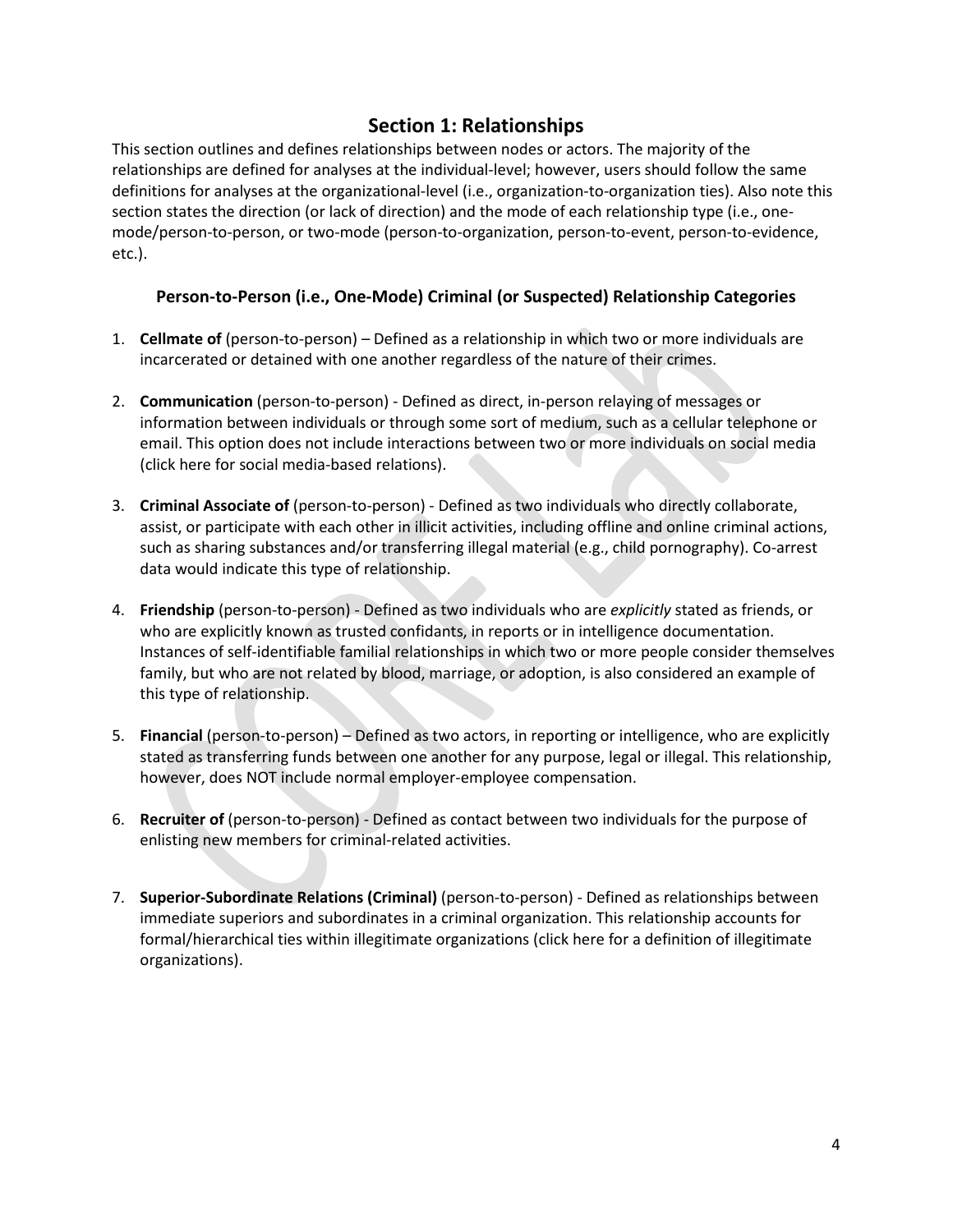## **Person-to-Person (i.e., One-Mode) Non-Criminal Relationship Categories**

- <span id="page-4-0"></span>1. **Classmates** (person-to-person) - Two people who attend, as students, the same academic institution, *at the same time*. An academic institution is defined as any institution dedicated to providing education. Examples can include, but are not limited to, training courses, elementary schools, middle schools, high schools, and colleges and universities.
- 2. **Communication** (person-to-person) Defined as direct, in-person relaying of messages or information between individuals or through some sort of medium, such as a cellular telephone or email. This option does not include interactions between two or more individuals on social media (click [here f](#page-6-0)or social media-based relations).
- 3. **Friendship** (person-to-person) Defined as two individuals who are *explicitly* stated as friends, or who are explicitly known as trusted confidants, in reports or in intelligence documentation. Instances of self-identifiable familial relationships in which two or more people consider themselves family, but who are not related by blood, marriage, or adoption, is also considered an example of this type of relationship.
- 4. **Financial** (person-to-person) Defined as two actors, in reporting or intelligence, who are explicitly stated as transferring funds between one another for any purpose, legal or illegal. This relationship, however, does NOT include normal employer-employee compensation.
- 5. **Familial** (person-to-person) Defined as any family connection through blood, adoption, or marriage. Examples include, but are not limited to, children, parents, siblings, mother and father-inlaws, uncles, aunts, and grandparents.
- 6. **Romance** (person-to-person) Defined as an affectionate, romantically-involved relationship between two or more individuals. Examples of this category includes non-marital relationships, such as one in which two individuals have a child (or children) together, who are involved in sexual relations with one another, and those who are dating or courting each other.
- 7. **Superior-Subordinate Relations (Non-Criminal)** (person-to-person) Defined as relationships between immediate superiors and subordinates in a non-criminal organization. This relationship accounts for formal/hierarchical ties within legitimate organizations.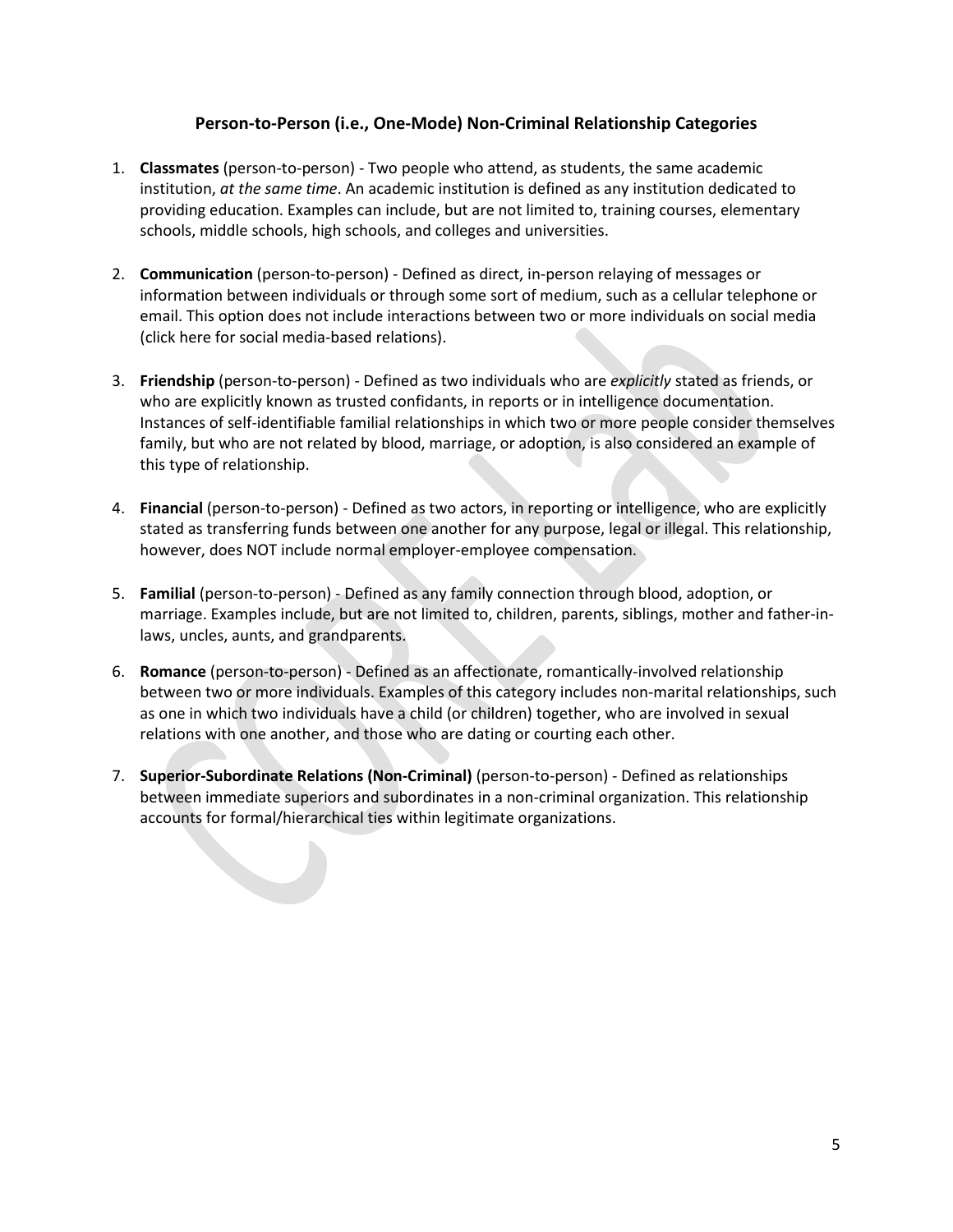## **Person-to-Person (i.e., One-Mode) Negative Relationship Categories**

- <span id="page-5-0"></span>1. **Indentured to** (person-to-person) - A relationship in which one person is bound by contract, intimidation, or force, to another individual for labor or financial gain. Examples include, but are not limited to, human trafficking and the sex trade.
- 2. **Victim/Offender** (person-to-person) Defined as a negative relationship in which one actor (i.e., offender) perpetrates a crime or negative action against another (i.e., victim). *Note this option should be used for scenarios in which the specific criminal event is unclear. Use "Event/Criminal," for cases in which the specific event (e.g., "7 July 2015 Shooting in Monterey") is known* (click here to view definition).
- 3. **Violent Feud with** (person-to-person) Defined as a relationship between two or more actors in which there is prolonged, mutual hostility that is often characterized by violence against one another.

## **Person-to-Person (i.e., One-Mode) Vague or Uncertain Relationship Categories**

1. **Non-Criminal Associates** (person-to-person) - Defined as two or more individuals who are listed, cited, or otherwise mentioned in a police report or other source of reporting, where the nature of the relationship is unclear but the two were at the same place, at the same time. In other words, this relationship does not meet the definition of any other relational category outlined in this codebook and should be used for unspecified relationships.

## **Person-to-Event (i.e., Two-Mode) Relationship Categories**

- 1. **Criminal Event** (person-to-event) Defined as a person's participation in (witting or unwitting), or witness of, an event, meeting, occurrence, or incident in which the purpose, goals, or outcome (s) of the event related to, or resulted in, criminal activities. This definition includes individuals who are witnesses, perpetrators, co-arrestees, and victims of criminal incidents. Examples can include, but are not limited to, violent crimes, formal/informal meetings, and training events that *are* related to or resulted in criminal activities.
- 2. **Non-Criminal Event** (person-to-event) Defined as a person's participation in (witting or unwitting) an event, meeting, occurrence, or incident in which the purpose, goals, or outcome (s) of the event did not relate to criminal activities. Examples can include, but are not limited to, social gatherings, formal/informal meetings, community events, and training events that are *not* related to criminal activities.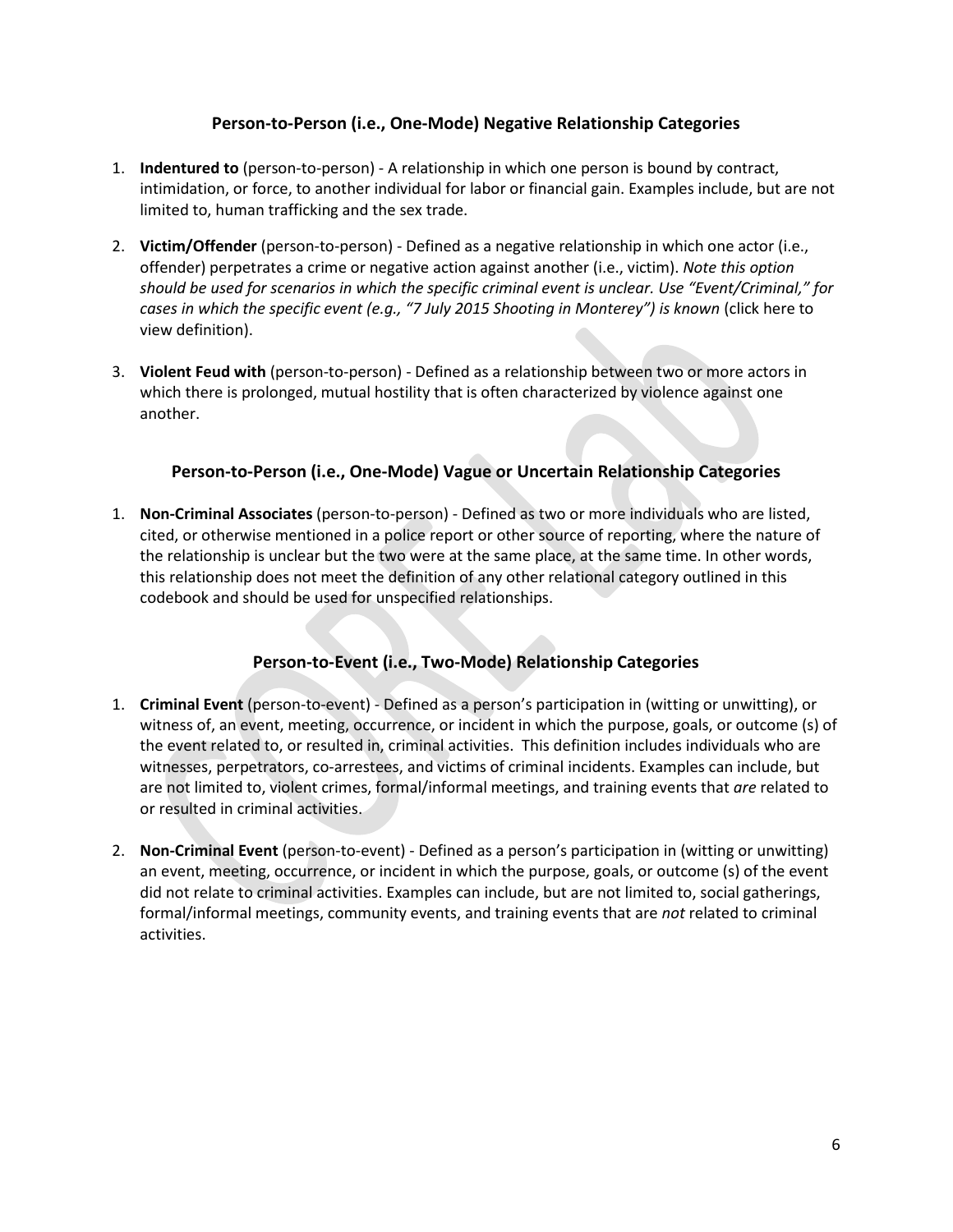## **Person-to-Location or Material (i.e., Two-Mode) Relationship Categories**

- <span id="page-6-0"></span>1. **Evidence** – (person-to-evidence) - Defined as an individual's physical relationship with or direct association to a piece of criminal evidence, such as individual's possession or control of narcotics, weapons, documents, etc.
- 2. **Residence** (person-to-house) Defined as an individual's ownership, rental, or visitation of a house, an apartment, a condo, a flat, a safe-house, or any other type of residence. This option can also include ownership, rental, and visitation of residences in the past.

## **Person-to-Organization (i.e., Two-Mode) Relationship Categories**

- 1. **Affiliation with** *Illegitimate* **Organizations** (person-to-organization) **–** Defined as an individual's ownership of, employment for, and/or membership in an *illegitimate* organization. An *illegitimate* organization is defined as a group or organization whose goals are nefarious (i.e., criminal) in nature, or who willingly attains material and/or non-material resources through criminal activity. Examples include, but are not limited to the following: gangs, cartels, terrorist organizations, and organizations involved in the sex trade or prostitution. *Note this also can be recorded as an attribute (click [here f](#page-7-0)or attributes)*.
- 2. **Affiliation with** *Legitimate* **Organizations** (person-to-organization) **-** Defined as an individual's ownership of, employment for, and/or membership in a *legitimate* organization. A *legitimate* organization is defined as one that refrains from participating, supporting, or otherwise being involved in criminal activity. Examples include, but are not limited to the following organizations: community organizations (e.g., YMCA, neighborhood associations), for-profit (e.g., commercial entities), non-profit organizations (e.g., non-governmental organizations), political organizations (e.g., parties, advocacy groups, and interest groups), religious organizations (e.g., churches, mosques, synagogues, and religious study circles), and academic institutions (e.g., schools, universities). *Note any of these examples, if willingly involved in criminal activities, should be coded as an illegitimate organization (click here for definition*). *Note this also can be recorded as an attribute (click [here f](#page-7-0)or Attributes)*.

## **Online/Social Media Relationships**

- 1. **Social Media Connection** (user account-to-user account) Defined as a relationship where two individuals can be directly connected through "following" and/or friendship on any social media platform, including friends on Facebook, followers on Twitter, followers on Instagram, etc. The ways that two individuals can be linked via social media platforms largely depends on the content and platform at hand.
- 2. **Social Media Communication** (user account-to-user account) **-** Defined as a relationship where two individuals send, post, or directly interact with another on any social media platform. This option accounts for the interactive element that occurs between users and it highlights potentially stronger relationships beyond basic connections recorded in the "Social Media Connection" option. For example, this definition would cover two Facebook friends who post messages to each other.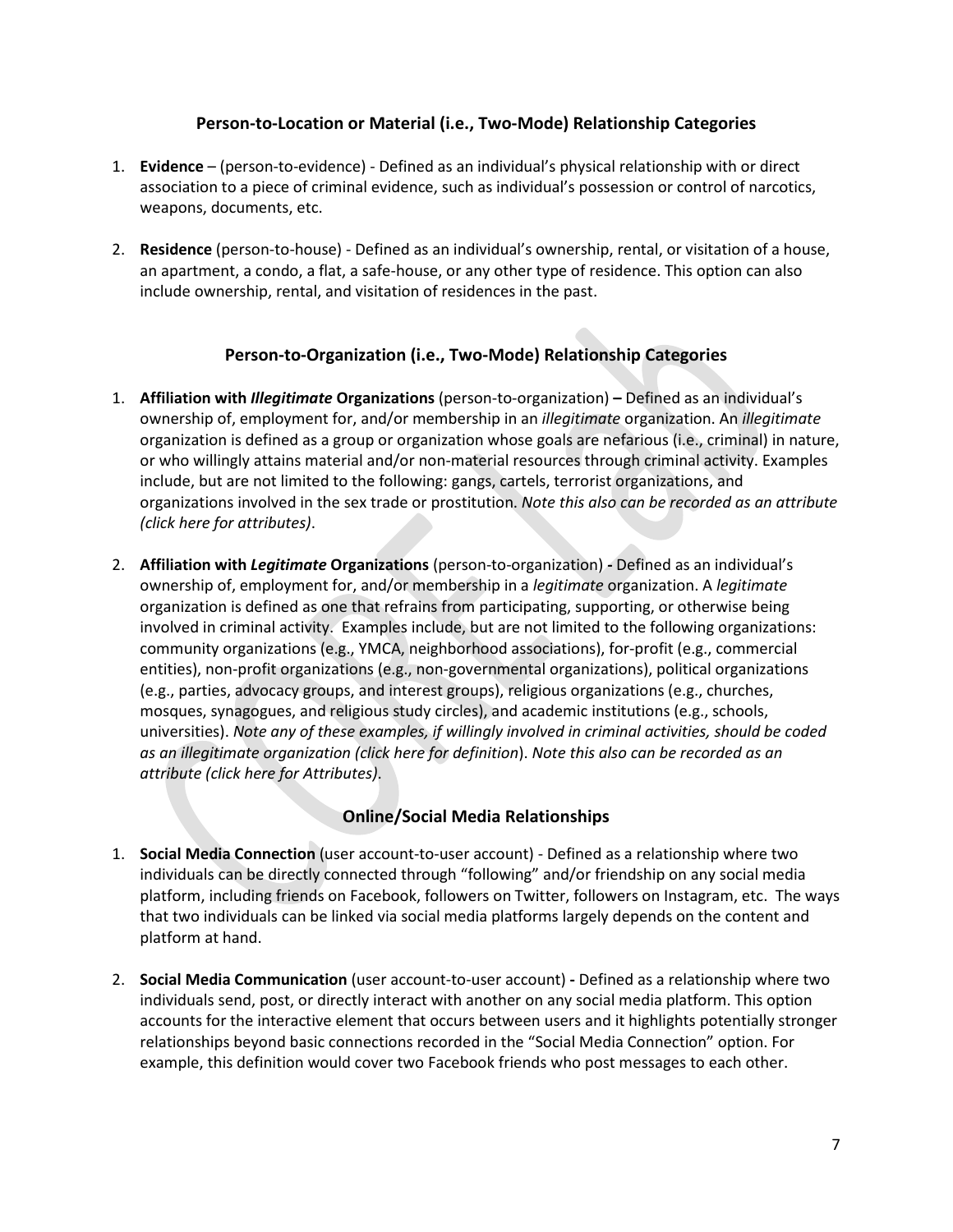# **Section 2: Attributes[3](#page-7-1)**

<span id="page-7-0"></span>This section outlines and defines attributes (i.e., characteristics) of actors. Note it also states the coding scale for each category.

1. **Affiliation with** *Illegitimate* **Organizations –** Defined as an individual's ownership of, employment for, and/or membership in an *illegitimate* organization. An *illegitimate* organization is defined as a group or organization whose goals are nefarious (i.e., criminal) in nature, or who willingly attains material and/or non-material resources through criminal activity. Examples include, but are not limited to the following: gangs, cartels, terrorist organizations, and organizations involved in the sex trade or prostitution.

Coding Scale (List Formal Name of Organization (s))

- 2. **Affiliation with** *Legitimate* **Organizations -** Defined as an individual's ownership of, employment for, and/or membership in a *legitimate* organization. A *legitimate* organization is defined as one that refrains from participating, supporting, or otherwise being involved in criminal activity. Examples include, but are not limited to the following organizations: community organizations (e.g., YMCA, neighborhood associations), for-profit (e.g., commercial entities), non-profit organizations (e.g., non-governmental organizations), political organizations (e.g., parties, advocacy groups, and interest groups), religious organizations (e.g., churches, mosques, synagogues, and religious study circles), and academic institutions (e.g., schools, universities). *Note any of these examples, if willingly involved in criminal activities, should be coded as an illegitimate organization*. Coding Scale (List Formal Name of Organization (s))
- 3. **Address (Current)** The specific location (s) at which an individual resides (Use # 12 "Locations" for locations in which an individual does NOT reside). Coding Scale (List Address (-es))
- 4. **Also Known As (AKA/Alias)** An alternative by which an individual is known. Coding Scale (List Name (s))
- 5. **Citizenship Status**  The legal status of an actor's citizenship. Coding Scale (U.S. Citizen (natural born or naturalized), Non-U.S. Citizen)
- 6. **Crime Type –** Defined as the nature and type of crime in which an individual is involved, or has been involved in the past. Examples include crimes related to drugs, weapons, violent crime, arson, larceny, theft, etc**.** The coding scale below is based on the National Incident Based Reporting System (NIBRS) [https://www.fbi.gov/about-us/cjis/ucr/nibrs.](https://www.fbi.gov/about-us/cjis/ucr/nibrs)

Coding Scale (List Type(s))

- a) Arson
- b) Assault Offenses
- c) Bribery
- d) Burglary/ Breaking & Entering

<span id="page-7-1"></span> $3$  This codebook, specifically Section 2: Attributes, does not include some of the more obvious categories (e.g., hair and eye color) for at least two reasons. The first is to limit the number of categories and definitions through which analysts and data collectors have to sort. Second, these categories, however useful they may be in many cases, are not particularly useful for social network analysis. Those types of categories, of course, still can be recorded in a data management software program.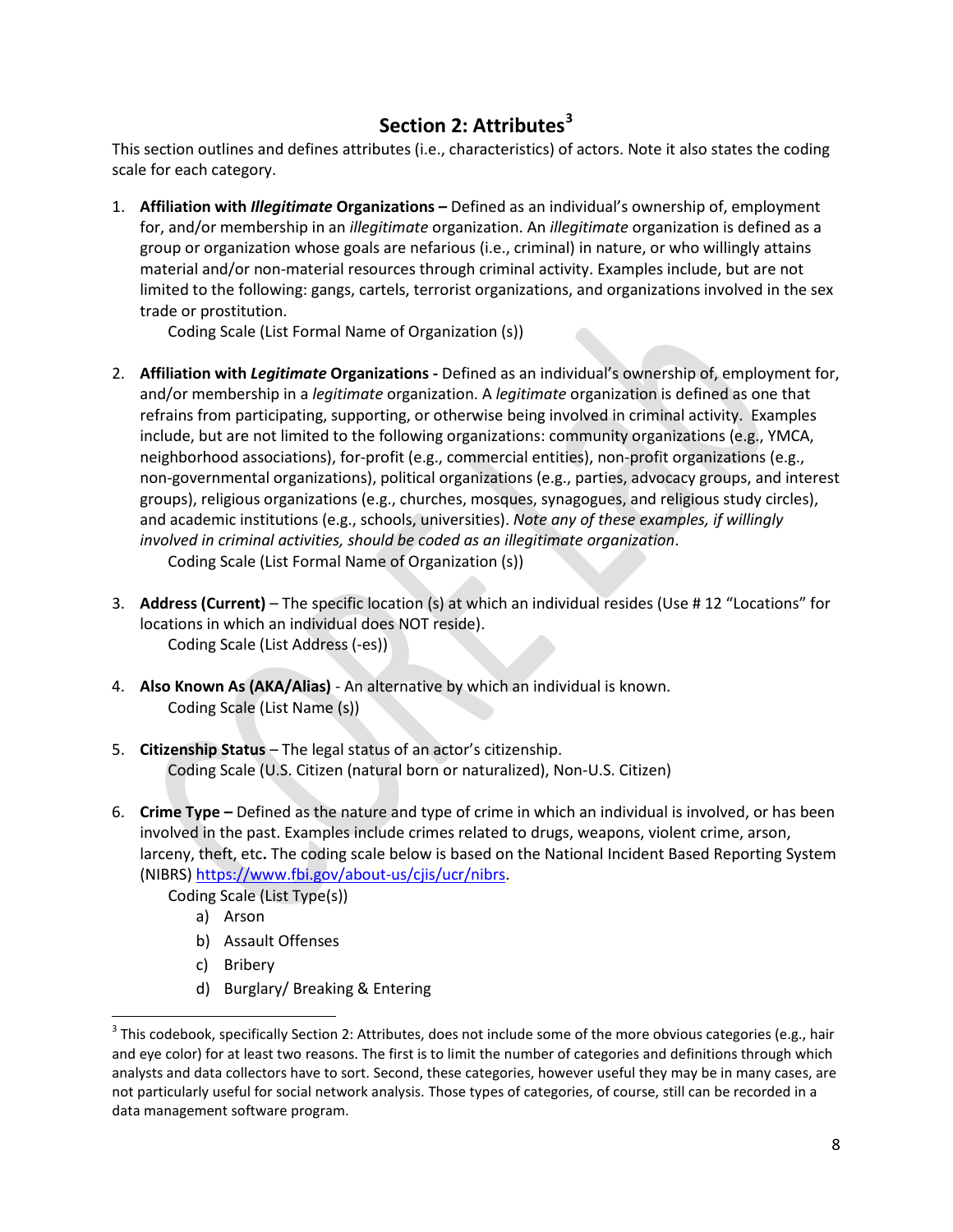- <span id="page-8-0"></span>e) Counterfeiting/Forgery
- f) Destruction/Damage/Vandalism
- g) Drug/Narcotic Offenses
- h) Embezzlement
- i) Extortion/Blackmail
- j) Fraud Offenses
- k) Gambling Offenses
- l) Homicide Offenses
- m) Kidnapping/Abduction
- n) Larceny/Theft Offenses
- o) Motor Vehicle Theft
- p) Pornography/Obscene Material
- q) Prostitution Offenses
- r) Robbery
- s) Sex Offenses, Forcible
- t) Sex Offenses, Non Forcible
- u) Stolen Property Offenses
- v) Weapon Law Violations
- 7. **Drug/Substance Abuse** Defined as an individual's pattern of drug use in which the user consumes in amounts, or with methods, that are harmful to themselves or to others. Coding Scale (Yes or No)
- 8. **Race/Ethnicity** Defined as the racial or ethnic group with which the individual identifies. An ethnic group is a social group to which a person belongs and that shares a common and distinctive culture, religion, or language. Examples include White, African American, American Indian, Asian American, or Native Hawaiian or Other Pacific Islander, Hispanic/Latino (Please refer to United States Census for definitions).

Coding Scale (List Racial or Ethnic Category)

- 9. **Homelessness** Defined as an individual who is without regular dwelling. Coding Scale (Yes or No)
- 10. **Ideology/ Belief** Defined as an individual's system of ideas and beliefs, including political and economic beliefs.

Coding Scale (List Ideology (-ies))

- 11. **Informant Status** Defined as an individual who provides information against other individuals for compensation, including informers for law enforcement or other government bodies. Coding Scale (Yes or No)
- 12. **Locations** An individual's regular travel routes, or locations in which the individual's DNA has been found. Please include the most micro location as possible; for example, list "235 Fremont Street, Monterey, California" as opposed to "California" (see "Address (Current)" for locations in which an individual resides; click [here f](#page-7-0)or that option).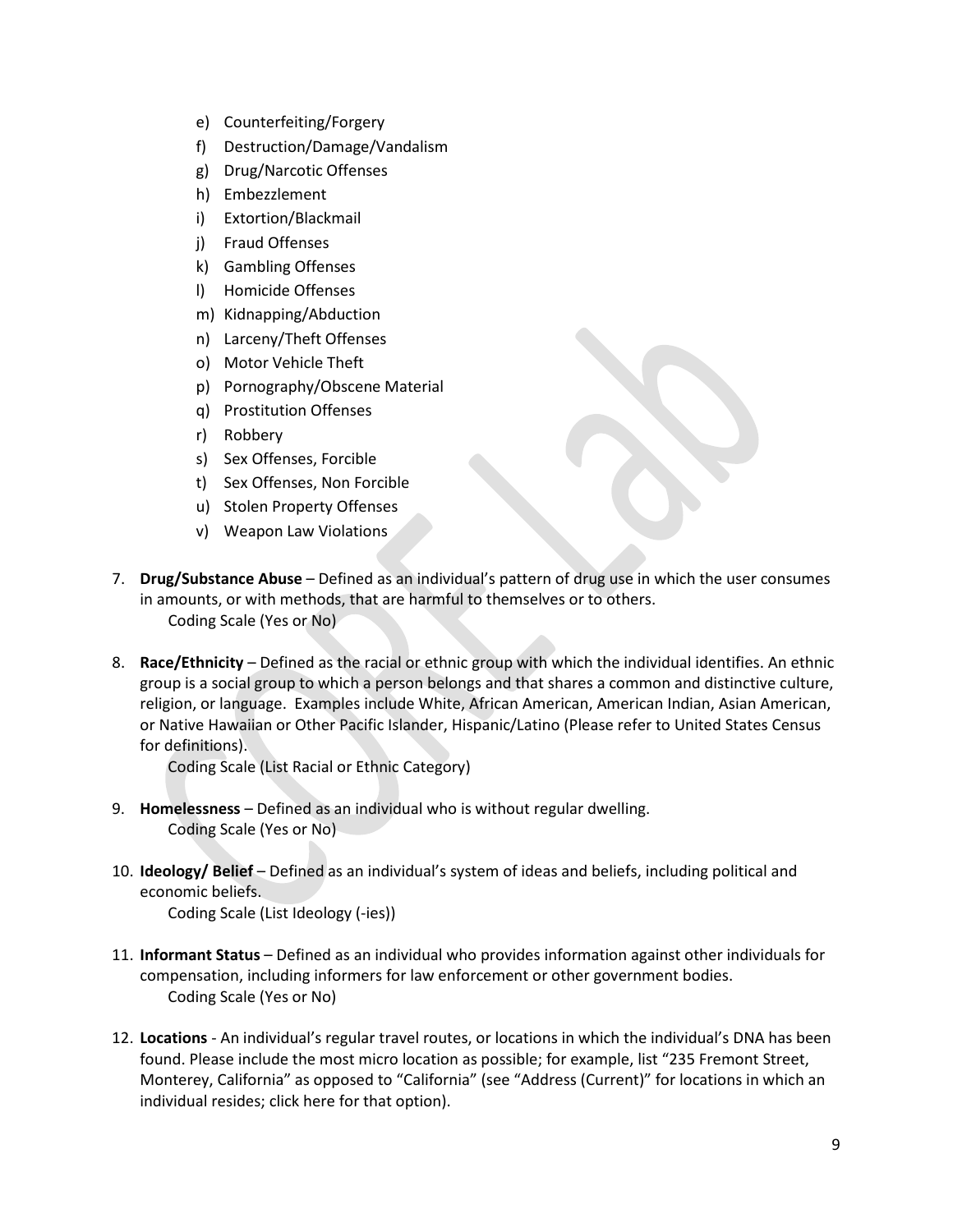Coding Scale (List Name of Location (s))

- <span id="page-9-0"></span>13. **Scars, Marks, Tattoos, and Oddities (SMTOs)** – Defined as distinguishing characteristics that support the identification of an individual. Coding Scale (List Scars, Marks, Tattoos or Oddities)
- 14. **Medical/Psychological Conditions** Defined as an individual's known, and relevant, medical (physical) and/or psychological conditions.

Coding Scale (List Physical and/or Psychological Condition (s))

- 15. **Occupation -** Defined as an individual's current functional title of employment. Coding Scale (List Occupation (s))
- 16. **Prior Arrest** Defined as an offense for which the individual has been arrested. Coding Scale (List Offense(s))
- 17. **Probation or Parole** Defined as the individual's probation or parole status. Coding Scale (Yes or No)
- 18. **Role** Defined as a role an individual assumes in a legitimate or illegitimate organization. Data coders can record several roles given most actors hold more than one role. Coding Scale (List Role (s))
- 19. **Runaway** Defined as the individual's status as a runaway. A runaway is defined as a minor who has left home without permission for an extended period of time. Coding Scale (Yes or No)
- 20. **Skills (Technological)** Defined as special abilities related to technology, regardless of domain or field, that one possesses (e.g., computer hacking). Coding Scale (List Technological Skill (s))
- 21. **Skills (Non-Technological) –** Defined as special abilities NOT related to technology, regardless of domain or field, that one possesses (e.g., people skills). Coding Scale (List Non-Technological Skill (s))
- 22. **Status -** Defined as the physical condition of the individual. The default is "Alive and Free" if there is a lack of information, or an actor's physical status is "unknown."
	- Coding Scale (List Status)

a. Alive and Free

- b. Alive and Warrant Issued
- c. Incarcerated/Detained
- d. Dead
- 23. **Social Media Accounts -** The user account names of an individual on a social media platform, such as Twitter or Facebook. For purposes of this codebook, the social media data of an individual will be limited to the individual's user account name (s) for each social media platform on which they participate.

Coding Scale (List Name of Account (s))